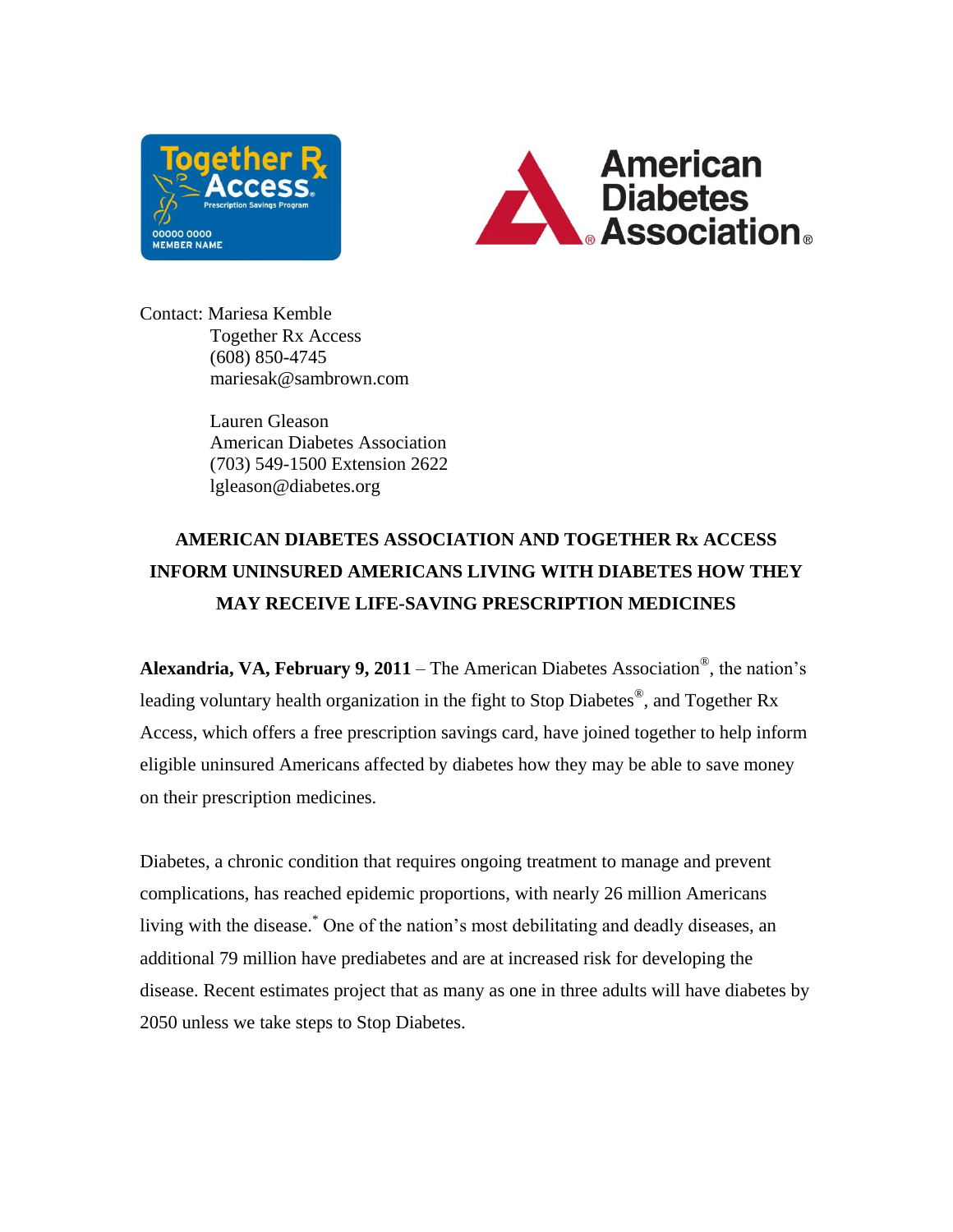In addition, the impact of diabetes is increasing as the uninsured population in the U.S. continues to grow, rising to more than 50 million Americans – nearly one in six people.<sup>†</sup> Without prescription coverage, people with diabetes often struggle to afford necessary and life-saving medications and products.

With the Together Rx Access<sup>®</sup> Card, millions of eligible uninsured Americans can receive immediate and meaningful savings on a variety of prescription products right at their neighborhood pharmacies. Medicines in the Program include products used by people with diabetes, including blood glucose meters and test strips, as well medicines used to treat common conditions that are sometimes related to diabetes such as high blood pressure and high cholesterol. Most cardholders save 25 to 40 percent<sup>‡</sup> on brandname prescription products. Savings are also available on a wide range of generics.

By informing people about the free-to-get and free-to-use Together Rx Access Card, more eligible uninsured people living with diabetes can benefit from the prescription savings offered. Nearly 90 percent of uninsured individuals and their families are eligible for the Program.

"We are pleased to work with the American Diabetes Association to help in its mission to improve the lives of all people affected by diabetes," said Roba Whiteley, executive director of Together Rx Access. "The Together Rx Access Card provides a much-needed resource for these people so they can better afford the medicines they need to manage their disease and live healthier lives."

The American Diabetes Association's local offices and its national Center for Information & Community Support (Call Center) have identified prescription assistance as a need for people who call the Association asking for help with the financial burden of diabetes.

"It is critical that people living with diabetes have access to the appropriate medications and products needed to properly maintain their health," said Larry Hausner, chief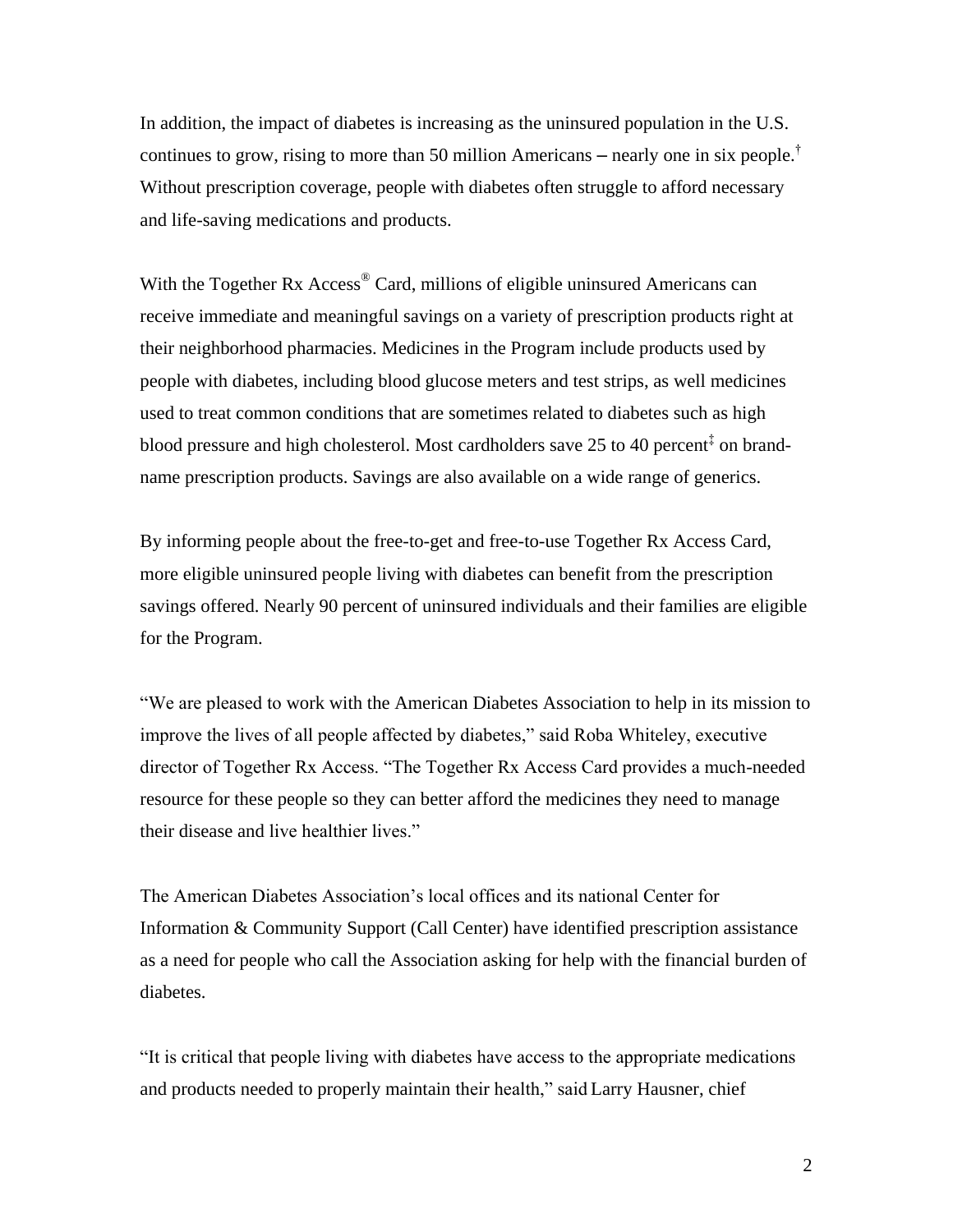executive officer, American Diabetes Association. "Together Rx Access is one of the programs created to provide immediate and affordable prescription access for eligible uninsured Americans. This free program allows individuals to visit their neighborhood pharmacist and receive life-saving medications and products, at lower costs, to help maintain their health and ease the financial burden that comes along with living with diabetes."

The American Diabetes Association is increasing awareness of the prescription savings program by disseminating enrollment materials including brochures and free quick start savings cards. Potential enrollees simply call the toll-free number listed on these materials to determine eligibility, enroll in the Program, and instantly activate their savings Card. Together Rx Access and The American Diabetes Association will also provide education and training to staff members and healthcare professionals through interactive web-based initiatives such as webinars and podcasts.

Cardholders simply bring their Together Rx Access Card to their neighborhood pharmacist along with their prescription and the savings are calculated right at the pharmacy counter. The income levels for which individuals are eligible for a Together Rx Access Card range from \$45,000 for a single person to \$90,000 for a family of four. In addition, individuals must have no public or private prescription coverage and must not qualify for Medicare.

Together Rx Access also directs individuals to the Partnership for Prescription Assistance (PPA), a clearinghouse for more than 475 public and private assistance programs, including nearly 200 offered by pharmaceutical companies. Those who are eligible for the Together Rx Access Card may qualify for additional savings on prescription medicines, or even free medicines, through other patient assistance programs in the PPA. The PPA also connects people to free health clinics in their community.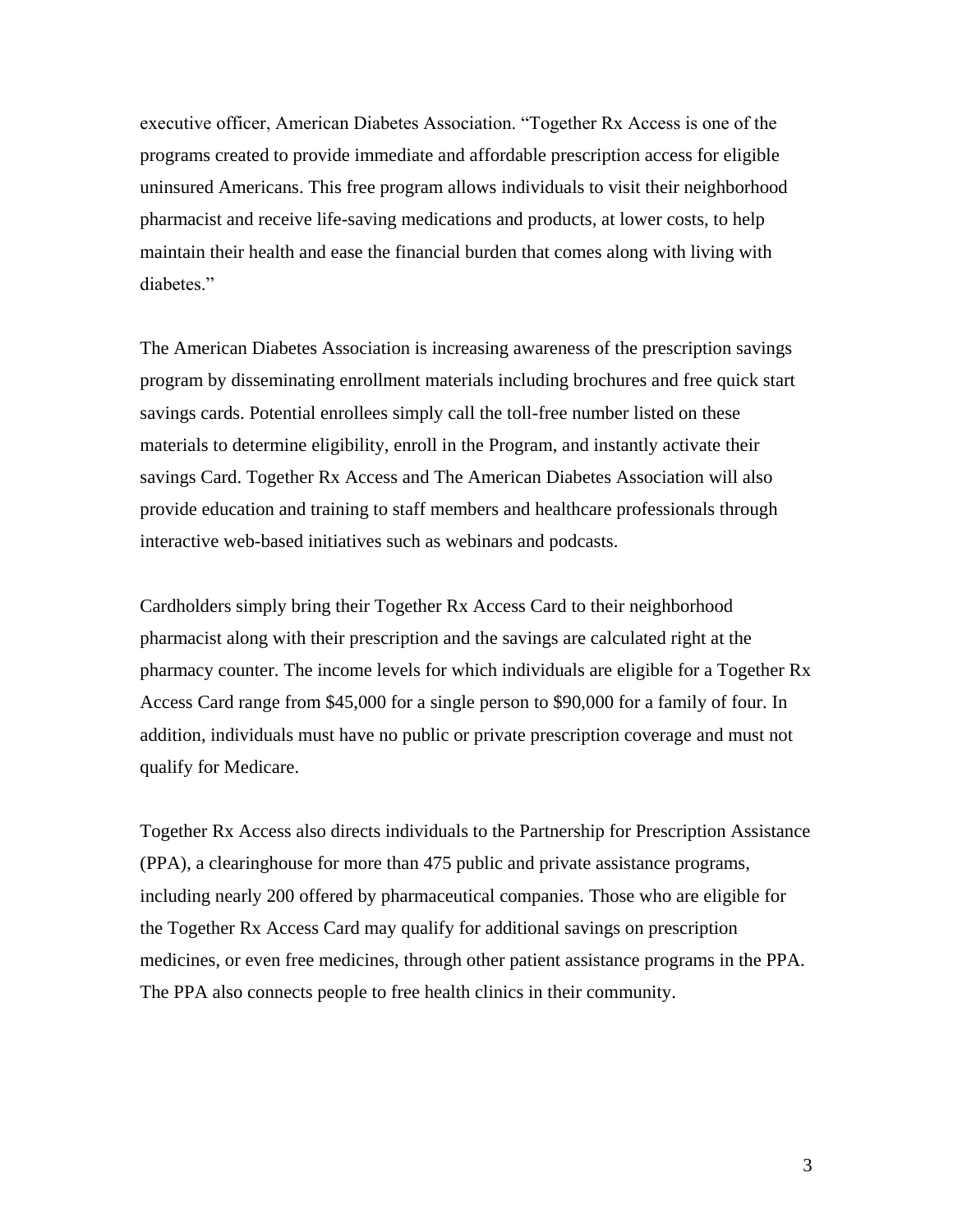## **About The American Diabetes Association**

The American Diabetes Association is leading the fight to STOP DIABETES<sup>®</sup> and its deadly consequences and fighting for those affected by diabetes. The Association funds research to prevent, cure and manage diabetes; delivers services to hundreds of communities; provides objective and credible information; and gives voice to those denied their rights because of diabetes. Founded in 1940, its mission is to prevent and cure diabetes and to improve the lives of all people affected by diabetes. For more information, please call 1-800-DIABETES (1-800-342-2383) or visit [www.diabetes.org.](http://www.diabetes.org/?utm_source=WWW&utm_medium=PressRelease&utm_campaign=PR) Information is available in English and Spanish.

## **About Together Rx Access**

The Together Rx Access Card was created by many of the nation's leading pharmaceutical companies to help hardworking Americans and their families gain access to immediate and meaningful savings on prescription products right at their neighborhood pharmacies.

The companies participating in the Together Rx Access Program include Abbott Laboratories; Bristol-Myers Squibb Company; GlaxoSmithKline; Janssen, a Division of Ortho-McNeil-Janssen Pharmaceuticals, Inc.; King Pharmaceuticals, Inc.; LifeScan, Inc.; McNeil Pediatrics, a Division of Ortho-McNeil-Janssen Pharmaceuticals, Inc.; Ortho Dermatologics, a Division of Ortho-McNeil-Janssen Pharmaceuticals, Inc.; Ortho-McNeil Division of Ortho-McNeil-Janssen Pharmaceuticals, Inc.; Ortho-McNeil Neurologics, a Division of Ortho-McNeil-Janssen Pharmaceuticals, Inc.; Ortho Women's Health & Urology, a Division of Ortho-McNeil-Janssen Pharmaceuticals, Inc.; Pfizer Inc; PriCara, a Division of Ortho-McNeil-Janssen Pharmaceuticals, Inc.; Stiefel, a GlaxoSmithKline company; Takeda Pharmaceuticals North America, Inc.; Tibotec Therapeutics, a Division of Centocor Ortho Biotech Products, L.P.; ViiV Healthcare; and Vistakon Pharmaceuticals, LLC.

For more information about the Together Rx Access Card, contact Together Rx Access at 1-800-250-2839, or visit TogetherRxAccess.com. Information is also available on